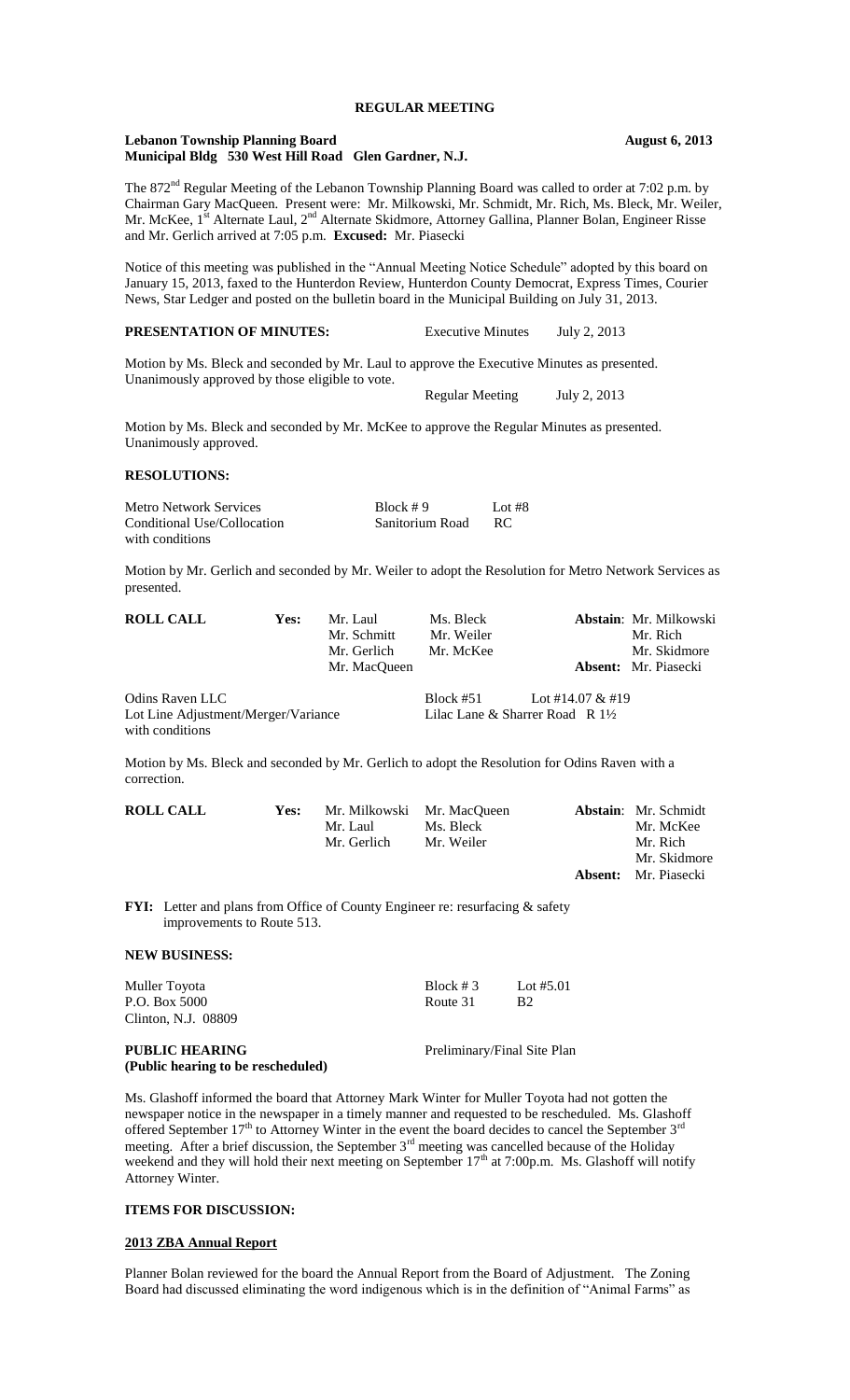### **Lebanon Township Planning Board August 6, 2013 Page 2**

indigenous and/or exotic animals. This has caused some difficulty for the Zoning Officer. The Zoning Board recommended the word indigenous be deleted from the ordinance to alleviate any difficulty. The board discussed this issue and decided to leave the word indigenous in the definition just as it is stated. In reviewing the Accessory Apartment Ordinance, Planner Bolan suggested revising it to include the specific date of July 1, 1987 in which a structure must have been in existence for an accessory apartment to be permitted. This will avoid confusion in the future, the Board agreed. Planner Bolan noted that preparing these Annual Reports have been very useful over the years. Planner Bolan will prepare the amendment to the accessory apartment ordinance.

# **Statement of Account - January 1st to August 6th 2013)**

Ms. Glashoff said this is to bring everyone up to date on our finances. We did receive the \$10,000.00 from the Insurance Company which helped. Ms. Glashoff noted that the Township Committee received a memo from the CFO regarding balances in certain accounts and the Planning & Zoning Board accounts were on the list in their memo and she prepared a statement for the Board of Adjustment which they reviewed last week at their meeting. Ms. Glashoff said she wanted the board to see exactly where we were with our finances.

**Cancel September 3rd Meeting – reschedule PB Meeting to September 17th** . – covered under the Muller Toyota discussion.

## **Zoning for Farm Animals in the R3 District**

Ms. Glashoff noted that on the addendum under Item for Discussion is zoning for Farm Animals. At this time, Chairman MacQueen turned the meeting over to Planner Bolan for the discussion on farm animals.

Planner Bolan referred to the discussion at the June meeting when the board decided to focus first on the R-3 Rural Residential District. Planner Bolan referred to the following definitions: Accessory Use or Structure, Agriculture and Horticulture and Farm. Planner Bolan noted that the R3 zone is located throughout the Township with two distinguishing land use features, either frontage development along existing road or the relatively recent subdivisions on roads such as Country Woods, Windy Heights or Rolling Hills. The remaining R3 districts are existing recognized areas like Forge Hill Road, Sliker Road, East Hill Road and Buffalo Hollow Road. Planner Bolan referred to the standards in the Clinton Township Land Use Ordinance that was used to determine the number of animals permitted on a parcel of land. Example: one animal per 2 acres and an additional animal for each additional acre. Also, at the June meeting a table from the University of New Hampshire Coop Extension Service "Housing & Space Guidelines for Livestock", this was similar to the Clinton Township Ordinance. Planner Bolan said a 3 acre lot is a large lot and it could accommodate farm animals. Planner Bolan said a portion of the lot should be dedicated to the residence using the standard for farm assessment. Having 1 acre for the residence and calculating the difference for density for the farm animals. Another thing that has to be considered is a 3 acre lot in a subdivision versus a 3 acre lot not in a subdivision. If you are going to permit them you can not distinguished between a non subdivision lot and a lot in a subdivision.

Planner Bolan said the difficulty from a procedural prospective with a conditional use is that it requires a Site Plan to the Planning Board and if all the standards can't be met, then it would go to the Board of Adjustment as a Use Variance needing five affirmative votes. Planner Bolan said if you use a minimum of 4 acres for farm animals you would exclude the vast majority of those subdivided lots. Planner Bolan stated he compared the 4 acre minimum to the 3 acre minimum excluding the 1 acre for the residence and on the 3 acre lot 1.5 animal units and on the 4 acre you would get 2.5 animal units. Examples: 3 acre lot 1 horse and 2 sheep or 2 goats or 4 sheep or 4 goats and 25 chickens, on 4 acre lot, 2 horses and 2 sheep or 2 goats or 1 horse, 4 sheep and 25 chickens. Planner Bolan noted these are just examples of what you could do. Planner Bolan said the board needs to decide whether they want to pursue the keeping of animals as a permitted accessory use or consider the 3 or 4 acre minimum lot size to keep farm animals regardless of the zoning district. Planner Bolan said if the board decides to go with either 3 or 4 acre lots then it should be universal throughout the Township.

Planner Bolan went on to say if the board continues with this discussion, he will need to do a draft an ordinance. We have a section of the ordinance referring to accessory uses/accessory structures in 400-10 and we would need to modify it to direct people to that section. We would also need to modify the section on Use Regulations to put in permitted accessory use farm animals and reference it to Section 400-10. Then in Section 400-10 we would have the standards. At this time, Planner Bolan asked if the board had any questions. Chairman MacQueen said this will be costly, it should have never happened and this will need to be done throughout the Township. Chairman MacQueen said he agrees with Planner Bolan totally. Chairman MacQueen stated the land for the house should follow the standards for farm assessment. Chairman MacQueen asked if there was a way for those people who already have animals on less then 5 acres that they won't be penalized and will be able to keep them. Planner Bolan said yes by having a grandfather provision and noted this was one of the provisions that he had included in the Clinton Township Ordinance. Mr. Schmidt asked is it only for that animal or can you replace that animal. Planner Bolan said you can replace with the same type of animal. Mr. Gerlich asked will the grandfathering stay just with the owner or with the land. Attorney Gallina said you can go either way. Mr. Weiler asked Planner Bolan about the restrictions with the Conditional Use and subdivisions. Planner Bolan said with a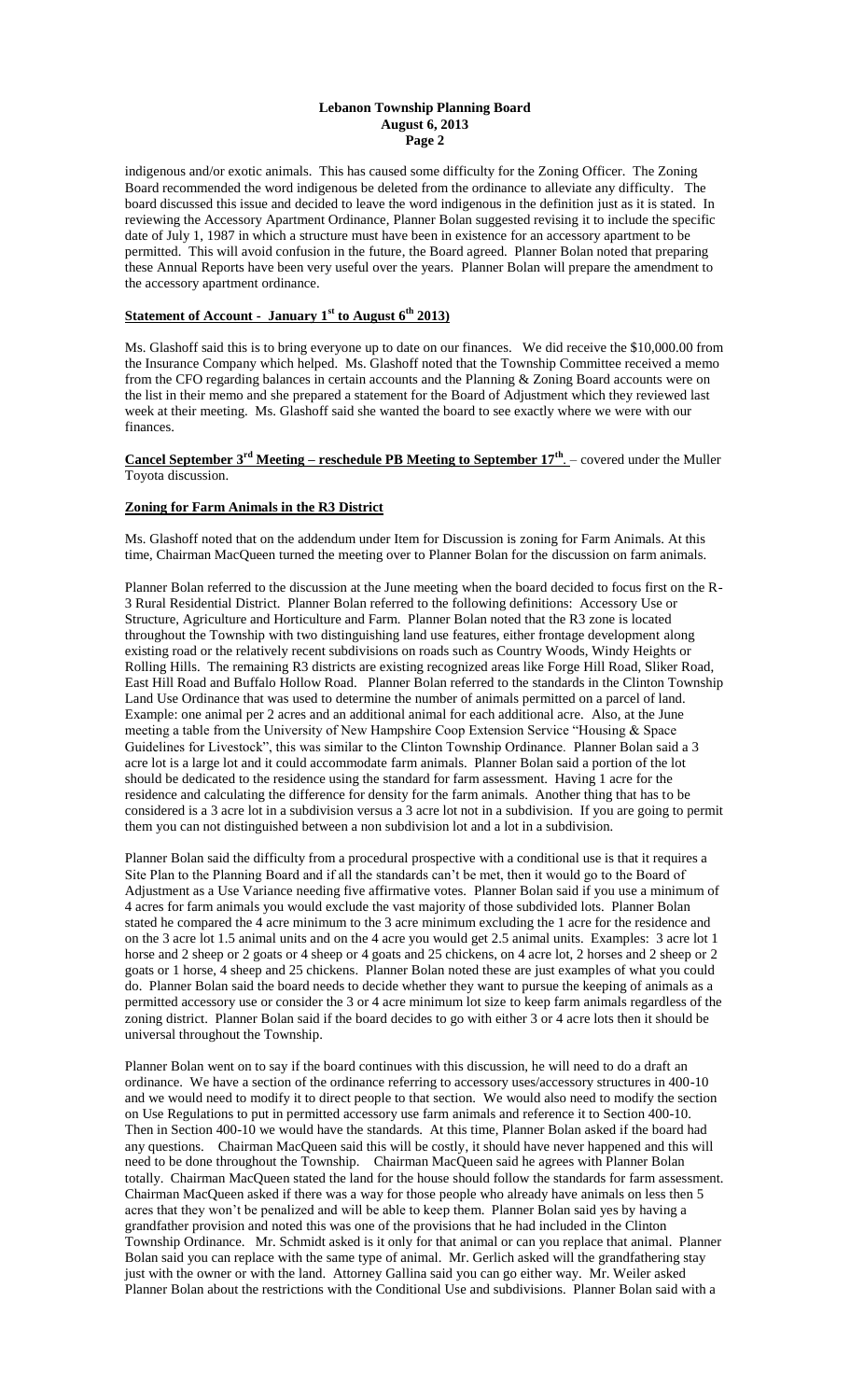### **Lebanon Township Planning Board August 6, 2013 Page 3**

a Conditional Use there are restrictions and all farm animals would fall under that and with accessory uses they are permitted. Conditional Uses are more of a burden because you need a Site Plan and if you can't meet all the standards to go before the Planning Board you would then go before the Zoning Board for review. With accessory uses they are permitted by right once you have the standards in place and incorporated. Accessory uses can be approved by the Zoning Officer and a Conditional Use has to go through the administrative process for review by the board that they would fall under. As an Accessory Use it makes it easier on the home owner and for the enforcement officer. Mr. Laul said you still have properties that go down to 1 acre who would like to have chickens. Mr. Laul said more and more people are looking to do homesteading, Chairman MacQueen responded saying you have to look out for the entire community. Mr. Schmidt said anyone with less then 3 acres would have to get a variance. Planner Bolan said yes. Planner Bolan said you could say on less than 1 acre you could have poultry or fur-bearing animals. Ms. Bleck said she likes having it be consistent. Ms. Bleck stated she knows people who are looking to have chickens/goats that live in the Township. Mr. Weiler asked what happens when the ordinance states 1½ units and the half unit grows up. Planner Bolan said that is the problem. Mr. McKee said when you have 1 animal and ½ animal and we have 5 acres and you need 1 acre for a house, could you have a sliding scale for the acreage and for the house, this way you would have more land for animals. Planner Bolan said it would make it more difficult. Mr. Schmidt asked would it be more acreage for the house or for the animals. Mr. McKee said you would have less acreage for the house and more for the animals. Mr. McKee said it was just a thought. Mr. McKee went on to say we need to look at the smaller lots. Mr. Skidmore said he moved from a suburb to a rural community because of the rules and said he is against creating more rules and if he is in a position to vote, he will vote no.

Planner Bolan asked if the board wants him to draft an ordinance. Chairman MacQueen told Planner Bolan he has listened to all the questions and comments by the board. Planner Bolan wanted to know if we are moving forward with this or not. It was noted that a lot of people do 4-H and this needs to be considered. Planner Bolan said he had 6 weeks to work on this before the next meeting.

# **PRESENTATION OF BILLS & REPORT:**

| c. Bayer/Risse Engrs.<br>Sub-total: \$5,107.55 |          |
|------------------------------------------------|----------|
| d. H.C. Planning/Zoning Admin.                 | \$ 30.00 |

Mr. Gerlich said all the bills are in order. Motion by Mr. Gerlich and seconded by Mr. Rich to approve the bills for payment. Unanimously approved.

Ms. Glashoff brought to the board's attention that the contract for Attorney Gallina for 2010 was approved by the board, but the contract was never sign and explained what brought this to her attention. After a brief discussion, motion by Mr. Rich and seconded by Ms. Bleck to have Chairman MacQueen sign the contract. for the record. Unanimously approved. Ms. Glashoff thanked the board.

### **CORRESPONDENCE:**

- a. Law of the Land Articles
- b. NJPO Newsletter

### **OPEN TO THE PUBLIC**

Chairman MacQueen opened the meeting to the public for comments. Anthony Casale mentioned the letter received from the County regarding work that would be done on Route 513 and said the work has already been done. Ms. Glashoff informed Mr. Casale the letter is dated July 9, 2013 and the Township is being advised that the County will be receiving bids for the referenced project. This is a new project by the County.

The following people made comments regarding the discussion on farms animals on 3 acres: Anthony Casale said we are taking a big step backwards and went on to make many comments. Holly Smith said she has 4 goats on a ¼ of an acre. In driving down roads in the Township there are animals on most properties and said this is a rural Township. Ms. Smith said that hobby farms are an up and coming thing with people wanting to have chickens, goats etc. Annette Lemenze noted lot sizes for animals in other states. Ms. Lemenze said she doesn't like getting blame for all this because of trying to bring home an injured horse and it blew up in her face. Ms. Lemenze asked the board where they got the definition for animal unit and said a horse doesn't need that much land when you factor in hay and grain. In referring to the information from Rutgers a horse can be maintained on less then 1 acre in using turn out time. Loriann Williams from Butternut Road stated that she does not own any farm animals but has colleagues that live in Lebanon Township that have farm animals. There are many people in this Township on properties under 2 acres with farm animals. Victor Hoffman from Buffalo Hollow Road said he has had animals and his neighbors have animals and he doesn't see a problem especially living in a rural township. Mr. Hoffman